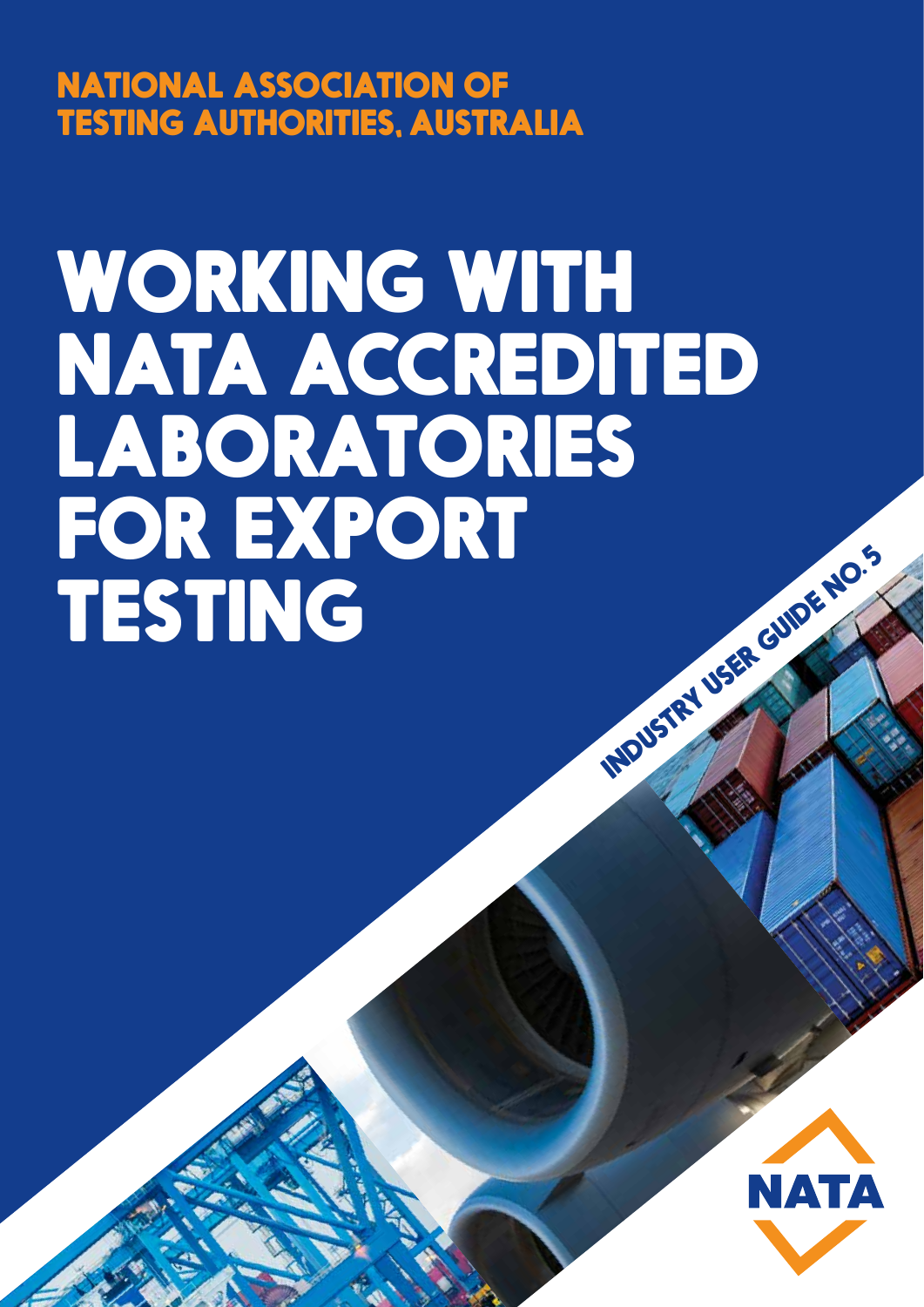# WILL TESTING CONDUCTED IN AUSTRALIA MEET FOREIGN MARKET REQUIREMENTS?

It all depends.

- **n** What is it you are trying to export?
- **n** Where is your target market?
- $\blacksquare$  What regulations or codes apply in the destination economy?
- Is there some type of trade agreement in place?

If you have not yet determined the answers, you need to undertake your own research as NATA's expertise and resources don't stretch this far.

The good news is that there is an excellent starting point for your inquiries – the **ABOUT EXPORTING** tab on the Austrade (Australian Trade Commission) website www.austrade.gov.au. On this site, you will find many resources available to assist you with your efforts to be a successful exporter.

When it is determined that testing you have done in Australia will be acceptable to your market, this Industry User Guide is designed to guide you through the often confusing terminology and processes of having your product or commodity tested, measured or examined in an appropriate manner. It also goes through some of the broader conformity assessment issues such as standards and certification to provide additional context.

So to start...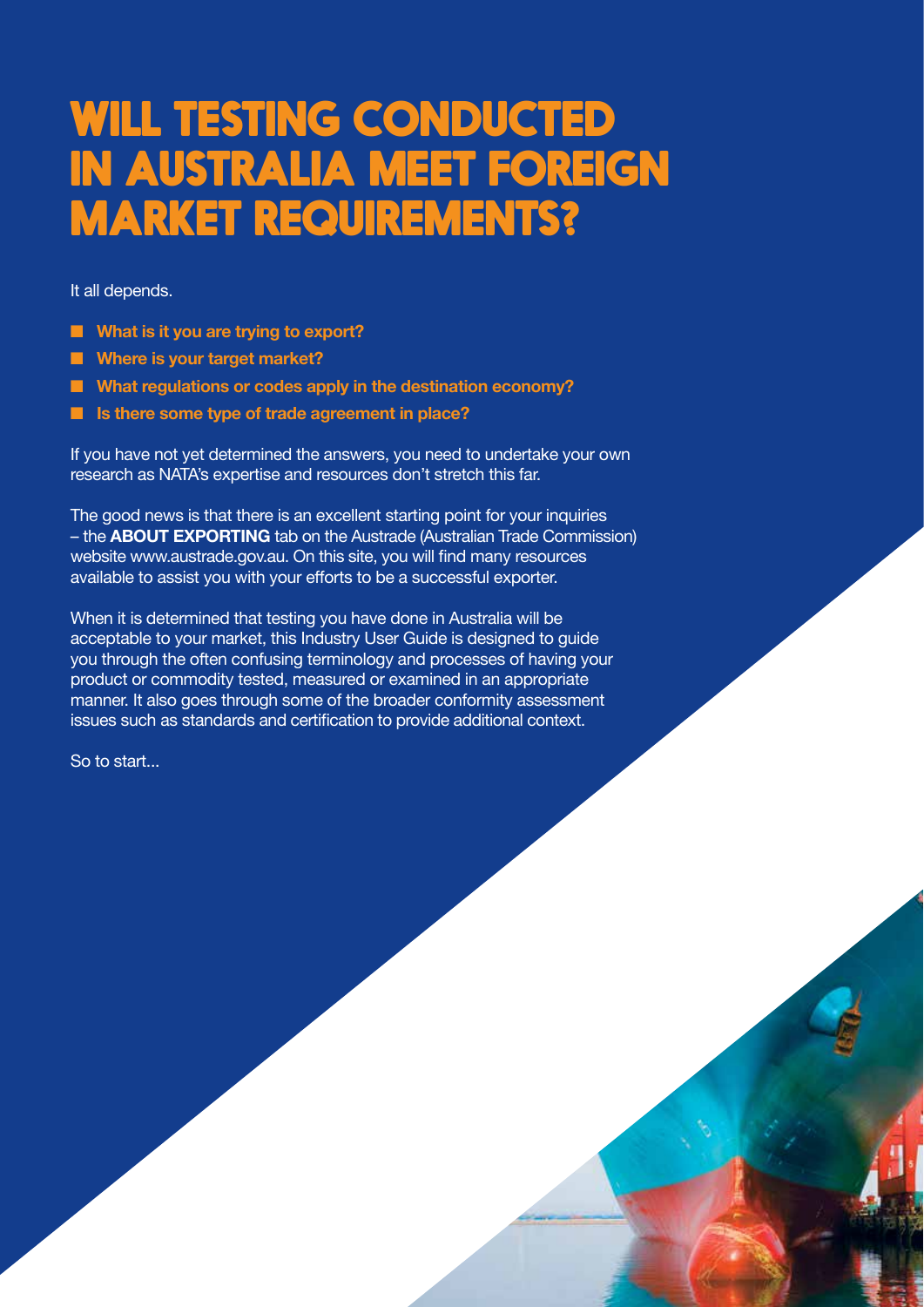# WHAT IS CONFORMITY ASSESSMENT?

The formal definition of conformity assessment is the 'demonstration that specified requirements relating to a product, process, system, person or body are fulfilled'. We are only interested in products (including commodities) here but it is as it sounds – making sure that what you are exporting meets the requirements applicable in your target market.

Demonstration – The most commonly utilised processes of conformity assessment are testing, inspection and certification. Of these, the certification process is usually based on the results of the first two.

This process may vary depending on the product or commodity and the requirements of the target economy.

- In some areas such as with commodities a test report associated with samples taken from a shipment may be the basis of acceptance.
- For some manufactured products, full product certification may be required.
- For some products or commodities, you may need to supply only a declaration of conformity or attestation (although you would be wise to have some form of evidence that backs your declaration or attestation such as a test report or certification).

Specified requirements – There may be applicable international or local standards, specifications and/or codes with which the product or material must comply. Remember too that there may be multiple requirements managed by different bodies within the target market.

Of all the information provided in this Guide, the most critical thing to remember is that you have to provide products or materials that meet the requirements of the importing economy. It doesn't matter how many Australian requirements your product or material meets or how many requirements it meets in other economies to which you are already exporting, you must focus on the requirements of your target market.

Now it may be the case that some or all of the regulatory, industry or customer requirements you meet in Australia are common with, or are acceptable to your target market. If there is total or partial overlap, great – but do not assume this to be the case. Again, make sure you have done your research.

This may be stating the obvious – particularly for a manufacturer – but as well as knowing what requirements apply to your product or material, you need to have the text of these requirements readily available. When seeking to have conformity assessment undertaken, don't leave it all to your service provider. "I didn't know" will not be enough to have a quarantined shipment released by the foreign customs authority.

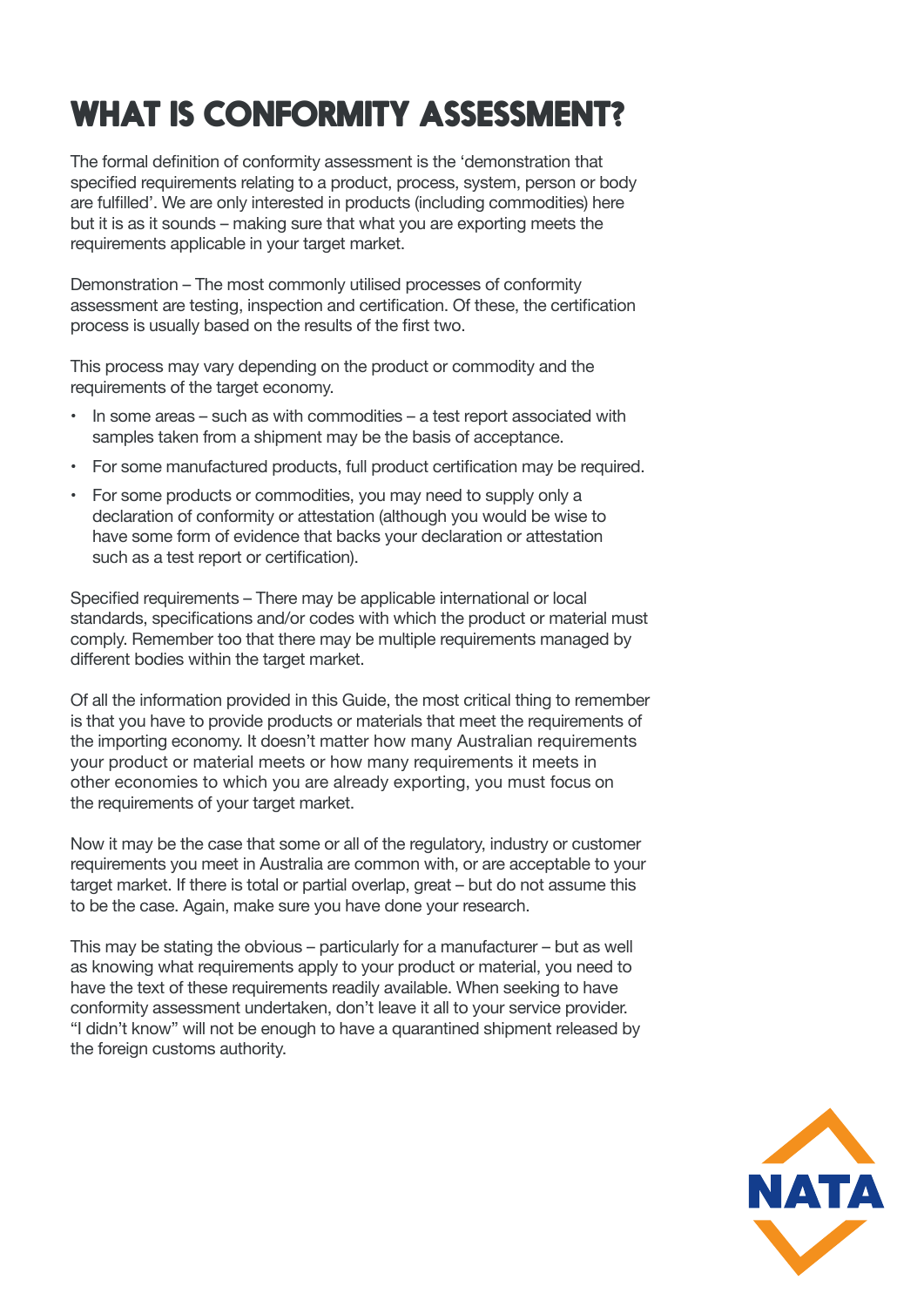# WHAT DOES MUTUAL RECOGNITION MEAN – RECOGNITION OF WHAT?

Mutual recognition is a phrase encountered in trade or trade related agreements. While the concept is relatively straightforward "I accept yours and you accept mine", the subject of what exactly is being recognised does vary and can be a trap for the unwary.

#### **World Trade Organisation**

The World Trade Organisation has addressed non-tariff trade barriers to trade – blocks that arise such as economies having standards that differ from everyone else's and/or their refusal to accept testing/certification performed in another economy – through the Agreement on Technical Barriers to Trade (TBT Agreement). Within the TBT Agreement, the phrase 'mutual recognition' refers to the situation where parties can agree to accept goods that meet the other party's technical requirements despite any differences that might exist.

In such a case, you as an exporter might find that compliance with Australian requirements is acceptable within your target market. It should be noted though that this is a provision within, not an obligation of, the TBT agreement. Hence, it may not find its way into practice very often, even under free trade agreements.

#### **Government-to-Government Mutual Recognition Agreements/Arrangements** (G-GMRA)

There exist a small number of these agreements to which Australia is a party. They include the Australia/EU MRA (bilateral) and the APEC TEL MRA (plurilateral) which were both signed in the late 1990s. Without going into detail about their coverage, the subject of the mutual recognition is the conformity assessment processes rather than the technical requirements themselves. Under these types of MRA, there is an expectation that the testing/measurement/inspection/certification will be undertaken against the requirements of the importing economy.

#### **Accreditation Body Mutual Recognition Arrangements**

Internationally, many accreditation bodies including NATA have entered into Mutual Recognition Arrangements (MRA) which are built on a system

of mutual evaluations designed to confirm the equivalence of their accreditation systems and compliance with internationally agreed standards.

NATA is a signatory to the Asia Pacific Laboratory Accreditation Cooperation MRA, a regional arrangement with participation by upwards of 20 economies including all of Australia's major trading partners in the Asia Pacific region. NATA is also a signatory to the International Laboratory Accreditation Cooperation MRA, a global arrangement covering all regions.

Mutual recognition in the accreditation community refers to the accreditation bodies and their respective accreditation processes rather than technical requirements. These MRA do, however, facilitate the acceptance of test, measurement and inspection data across borders by providing confidence that, wherever a facility is located, it has been peer assessed for competence and capability to perform specific conformity assessment activities against the applicable requirements by an accreditation body that is a signatory to an MRA.

Accreditation body arrangements are sometimes used to underpin both Free Trade Agreements (FTA) and G-G MRAs. The rules about what technical requirements are recognised in any particular economy are solely the domain of the regulators and/or industry in that economy. Accreditation bodies link these technical requirements – whatever they might be – with appropriate and demonstrated competence of accredited facilities.

**Figure 1** illustrates the typical sequence of activities necessary to bring a product to market. If mutual recognition allows a supplier to have export related testing and certification performed in Australia, this can make a significant difference to in terms of cost and time-to-market.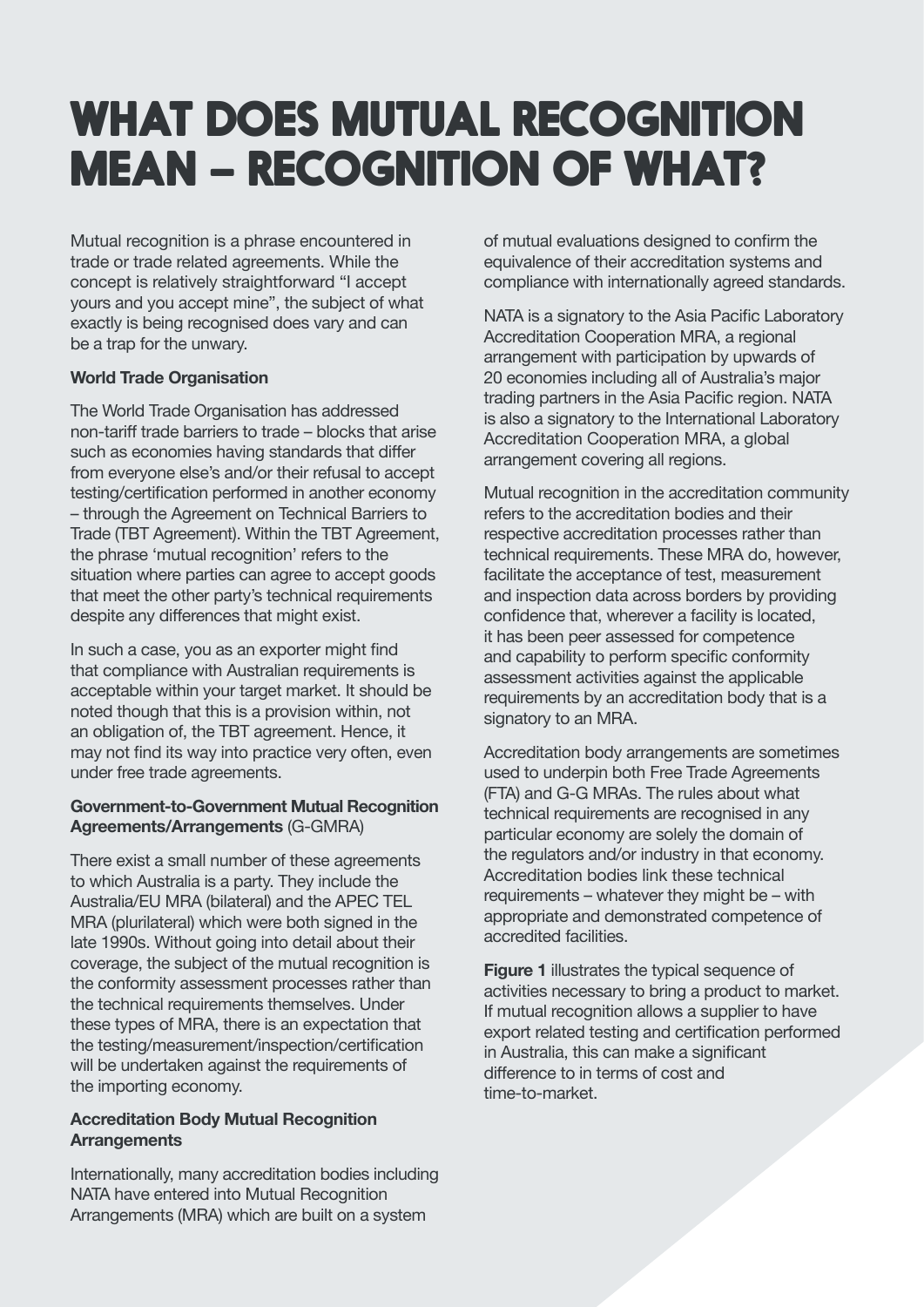# FIGURE 1



#### **Trade Related Conformity Assessment**

Trade facilitation measures such as MRAs and trade agreements not only reduce technical barriers to trade (such as non-acceptance of conformity assessment – Scenario 1) but substantially reduce time-to-marketand associated transactional costs by allowing testing, inspection and – where applicable – certification to be performed in the exporting economy (Scenarios 2 and 3).

# WHAT EXPORT RELATED TESTING ACTIVITIES ARE ACCREDITED BY NATA?

NATA accredits tests, measurements and examinations which may be performed in permanent or mobile facilities and in situ for a range of product and material types falling within virtually all sectors of the economy.

- **n** Advanced manufacturing **n** Energy
- **n** Aeronautical n Engineering
- and horticulture
- n Automotive **n Food**
- Building and construction **n Medical devices and** products **products** pharmaceuticals
- n Chemicals **n Mining** Mining
- Electrical equipment **n** Transport
- 
- 
- **n** Agriculture, aquaculture **n Information and Communications**<br> **n** Information and Communications<br> **n** Technology
	-
	-
	-
	-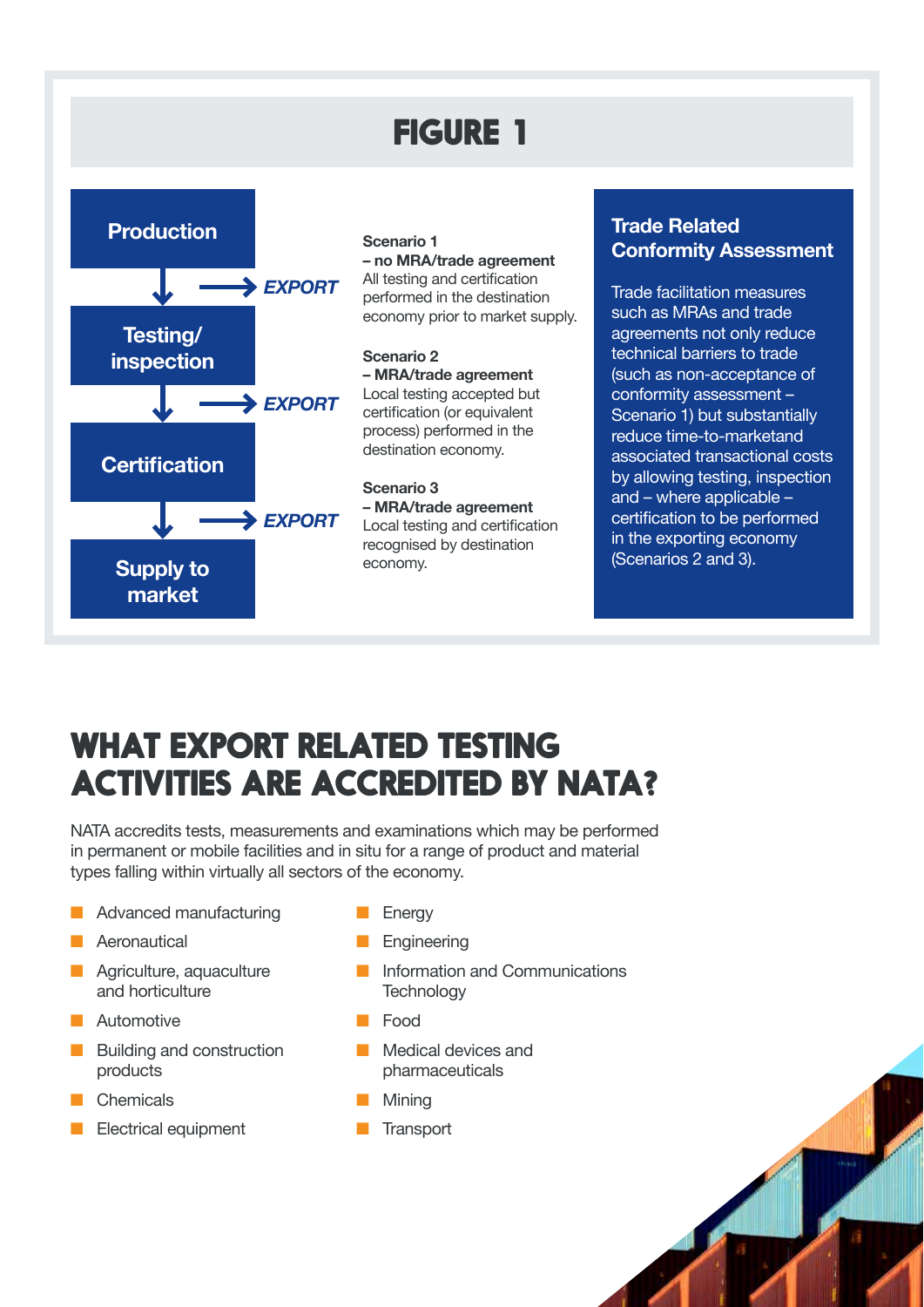# WHY USE A NATA ACCREDITED LABORATORY?

NATA accreditation is about confidence – yours and that of your customers – in the data and information on which you must make informed decisions. In this case, the key decision is "can I export?"

NATA accreditation covers the activities that produce this technical/ scientific data and information. In NATA's vocabulary, accreditation has a very specific meaning.

A procedure by which an **authoritative body** gives formal recognition that a body is **competent** to carry out **specific tasks**.

Hence, NATA accreditation is a high level process of recognising collective, specific and demonstrated competencies. The core of NATA accreditation is the third party, objective, peer assessment process at a scientific and technical level that provides assurance of the facility's capability to produce reliable data from particular analyses. The NATA Accreditation Criteria include the international standard ISO/IEC 17025 General requirements for the competence of testing and calibration laboratories which is used globally for accreditation.

In addition to confidence, NATA accreditation provides you with:

- an ability to outsource to an independent, objective authority the monitoring of laboratory performance;
- international arrangements providing for the recognition of data produced by laboratories accredited by NATA; and
- a resource to resolve disputes relating to laboratory services.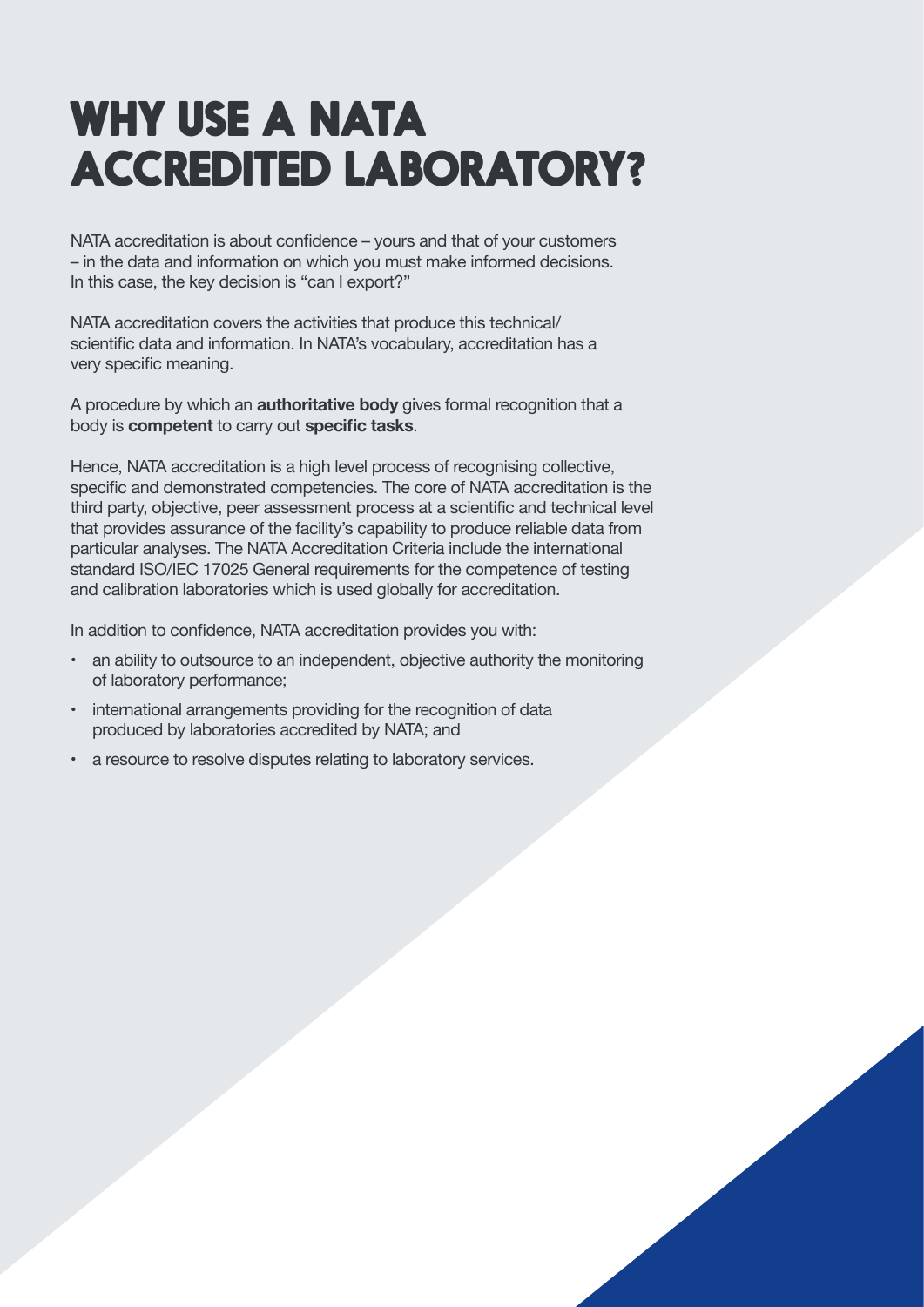## IS THE LABORATORY ACCREDITED FOR WHAT I NEED?

A laboratory's NATA accreditation may not cover every service that it provides so it is important to ask the correct question when seeking to have your product tested:

#### *"Do you hold NATA accreditation for [the specified tests] of [the specific product/material type]?"*

NATA accredited laboratories are able to add the NATA endorsement to reports covering accredited activities. As such, a more concise specification is to specify that

#### *"I want all test results reported to be NATA-endorsed".*

The services for which a testing laboratory has successfully demonstrated practical competence and capability at a NATA assessment are detailed in its Scope of Accreditation.

Scopes are publicly available documents so they are the primary source of information for anyone wanting to have something tested. They are accessible from the NATA website at **www.nata.com.au.**

NATA accredits laboratories for standards, codes and specifications applicable in other economies but it is more common to see capabilities described around Australian Standards and other domestic requirements.

#### **Limited Scopes of Accreditation**

Not every test, measurement or examination described in a particular standard, code or specification will necessarily be included in a laboratory's Scope of Accreditation. For example, some facilities may only have a limited capability with regard to the list of conformity assessment activities specified in a standard. Where one or more tests, measurements or examinations can be performed validly in isolation – that is, they are not contingent on the product/sample already having undergone another activity – NATA may accredit them for a subset of those specified in the standard, code or specification.

As such, when checking any Scope of Accreditation, it is important to clarify any limitation on the capability.

It should be noted that an accredited laboratory is permitted to include the results of tests not covered by its Scope of Accreditation on a NATA-endorsed report provided any such results are appropriately identified as not being covered by the endorsement. If you need all activities to be performed under the laboratory's Scope of Accreditation (highly advisable for export) make this clear at the start.

That is also why it is so important to specify that "all results reported must be NATA-endorsed".

#### **A reality check**

NATA has many laboratories accredited for undertaking tests, measurements and examinations on a very broad range of products and commodities but there are some gaps.

Like any business activity, laboratories need to have a sound basis for establishing a particular capability, especially where it involves significant capital and/or training investment. Through-put is an important part of this business case so that this investment is not sitting idle. Without this driver, there may be a lack of relevant conformity assessment infrastructure in Australia, accredited or otherwise.

This can be worse for exporters who need to find service providers accredited for mandatory foreign requirements. It sometimes happens that there is only one exporter in the whole country wanting these services and it will not be viable for laboratories to develop and maintain a capacity.

What can you do? In order of the most to least attractive, the options include:

- seeking recognition from your target market of the equivalence of Australian requirements;
- assist with funding the set-up costs for the testing; or
- having the conformity assessment of your product or commodity performed in your target market.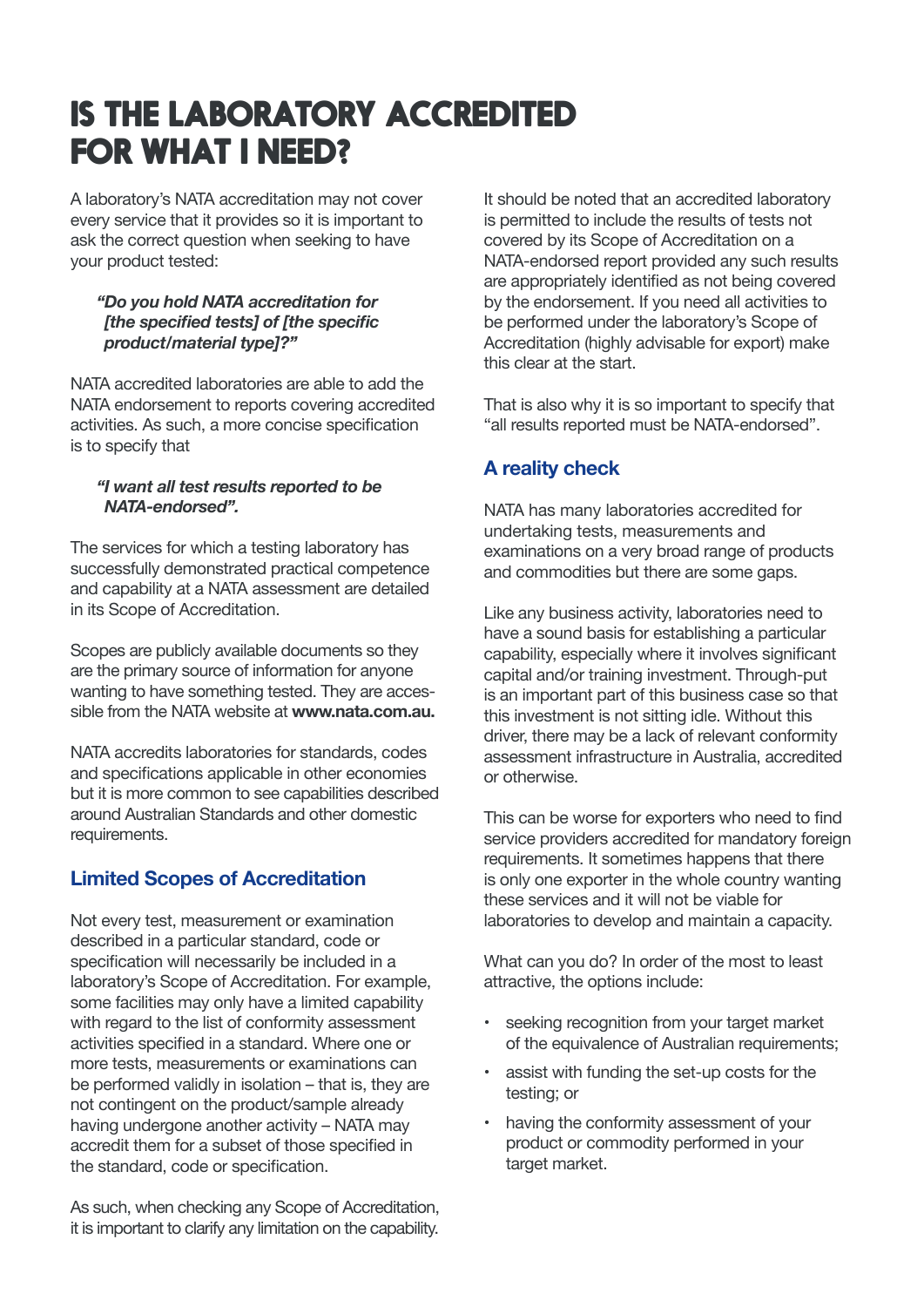# NATA-ENDORSEMENT – WHAT'S THE SIGNIFICANCE?

The NATA endorsement consists of the NATA logo, the laboratory's accreditation number and the International Standard with which the facility complies. This will be presented similar to the following:



#### **Accredited for compliance with ISO/IEC 17025 Accreditation number xxxxx**

In addition, the following statement may be added where you need international recognition of the reported results:

*NATA is a signatory to the ILAC mutual recognition arrangement for the mutual recognition of the equivalence of testing, calibration and inspection reports*

#### **NATA endorsed vs unendorsed reports – cost/benefit?**

NATA requires that all activities described in the Scope of Accreditation are performed using exactly the same processes and to the same level of confidence whether reported on a NATA-endorsed report or not.

Some laboratories do, however, apply a surcharge to issue an endorsed report for commercial or marketing reasons.

For you as the customer of the accredited service provider, the NATAendorsement is there to provide prima facie evidence that the test results within the report have been issued under the facility's NATA accreditation. Hence, you can have the confidence that the tests, measurements and examinations have been undertaken by competent staff using sound science/engineering as verified by NATA's peer assessment processes.

Similarly, your foreign customers and auditors (if your business is subject to some form of external oversight) may share this confidence.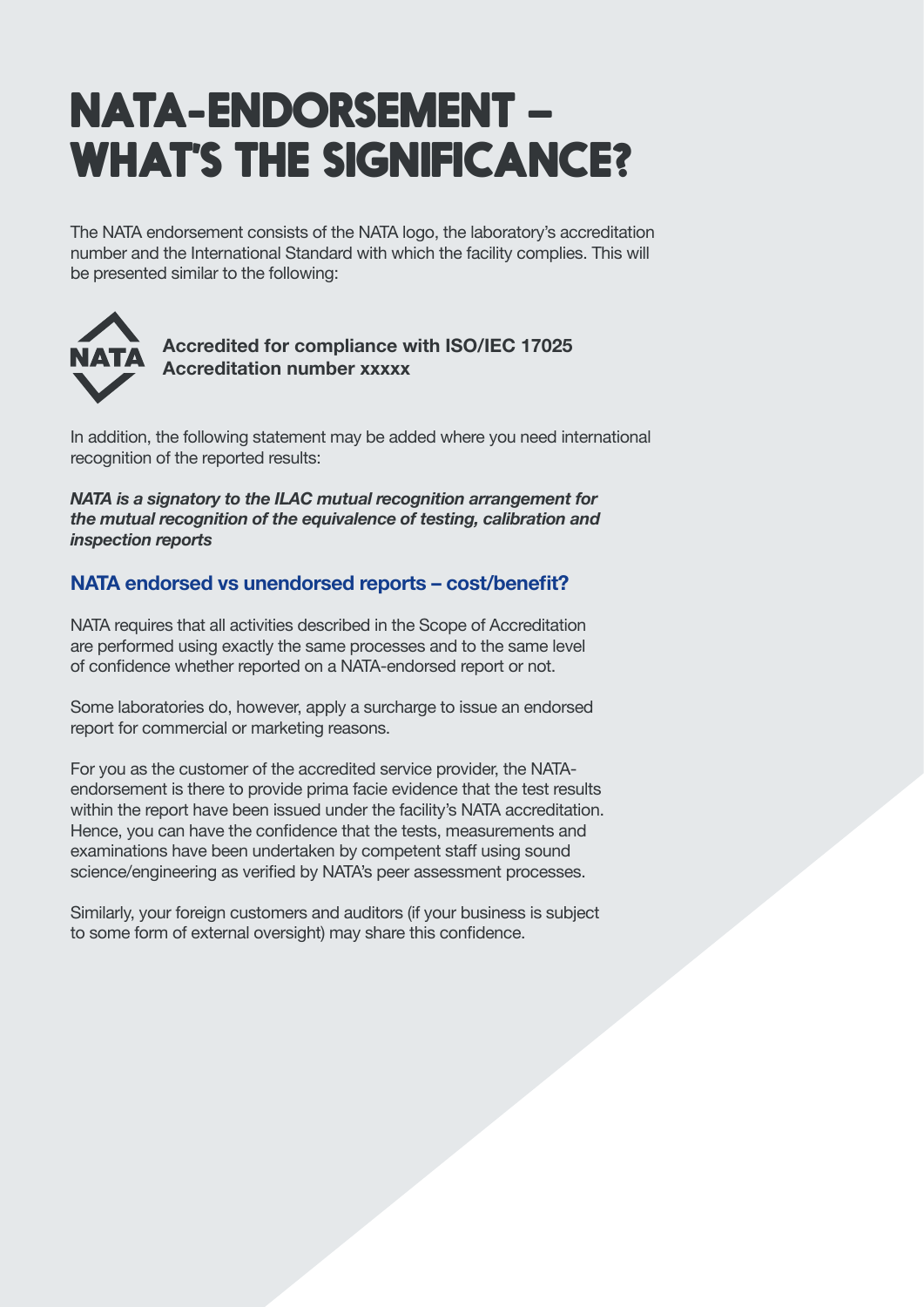# WHAT DO I NEED TO SPECIFY?

Dropping off a product or sample at a laboratory and saying "I want it tested" is not the best approach – yet it actually happens quite frequently. NATA accredited laboratories will happily assist you with defining your needs but they do need some specific information first.

Once you have ascertained that the laboratory is appropriately accredited, the next step is to ensure clarity around:

- The testing being for export purposes;
- Why you need their services e.g. one-off investigation, regulatory compliance, on-going routine production testing, market surveillance etc.;
- Any specifics for sampling your own or those relating to a standard/specification;
- What tests and examination you wish to have performed;
- The standard, code or specification that is applicable to the product; and
- Where appropriate, the test method to be used (if the standard, code or specification allows for options).

This gives the accredited laboratory a starting point for determining its ability and availability to undertake the work and, of course, work out the cost.

#### **Test plans**

For more complex products that require a series of tests and possibly other considerations such as pre-conditioning, it may be desirable – or necessary – to develop a test plan in conjunction with the laboratory.

Test plans ensure there is no ambiguity in requirements and are also very useful when:

- multiples tests have some consequential aspects (if-then-else);
- there may be a choice of test limits based on the design application of the product;
- there are customer specified test conditions accommodated by the standard or specification – e.g. environmental testing.

#### **What do I do if my testing requirements change?**

Where there is a standing arrangement or contract for samples to be routinely tested – such as under a certification scheme – you need to notify the laboratory of any changes to the requirements. Conversely, laboratories need to contact their customer if the sample type changes or the integrity of the sample is in doubt.

Any material change to such a standing arrangement needs to be done in writing and confirmed by the laboratory.

### WHAT IS IMPORTANT WITH PRODUCT/ SAMPLES TO BE TESTED?

#### **Sample integrity**

It may seem obvious that samples supplied to a laboratory need to be representative of the product or commodity that will be exported and yet it is so often an issue in practice. The best quality testing service available is effectively useless if samples are compromised by:

- poor sample selection/preparation;
- inappropriate storage and transport (e.g. temperature, shock, vibration, water ingress); and
- incorrect or inadequate identification.

Compromised samples will waste everyone's time and your money. In relation to the safety and health aspects of your exports, you may also damage trading relationships. To do that may destroy your reputation entirely and not just with your immediate customer.

#### **Supplying the correct amount/number of samples**

Some codes and standards as well as product certification regimes are specific about the number and, for bulk materials, quantity of samples that need to be tested. Ensuring that you supply the correct amount of

material and/or the number of samples will save delays with the laboratory and minimise your costs.

#### **'Samples tested as received'**

This statement is usually applied to test reports when the laboratory has not been responsible for the collection of samples. Use of this statement does not, however, remove the responsibility of the laboratory to test samples that are in a satisfactory condition. Laboratories are required to have procedures covering the acceptance of samples for testing.

If a laboratory receives a sample that does not meet acceptance criteria, they need to contact the customer and ascertain what action to take. The best option is to provide another sample but this is not always possible. In such cases the testing may be undertaken but the test report must include comments regarding the nature of the problem(s) with the samples and, where applicable, that caution is required when interpreting the result(s). Such caveats may have serious implications regarding the intended use of the report, such as for demonstrating compliance with a specified code, and lead to rejection of the shipment at the foreign border.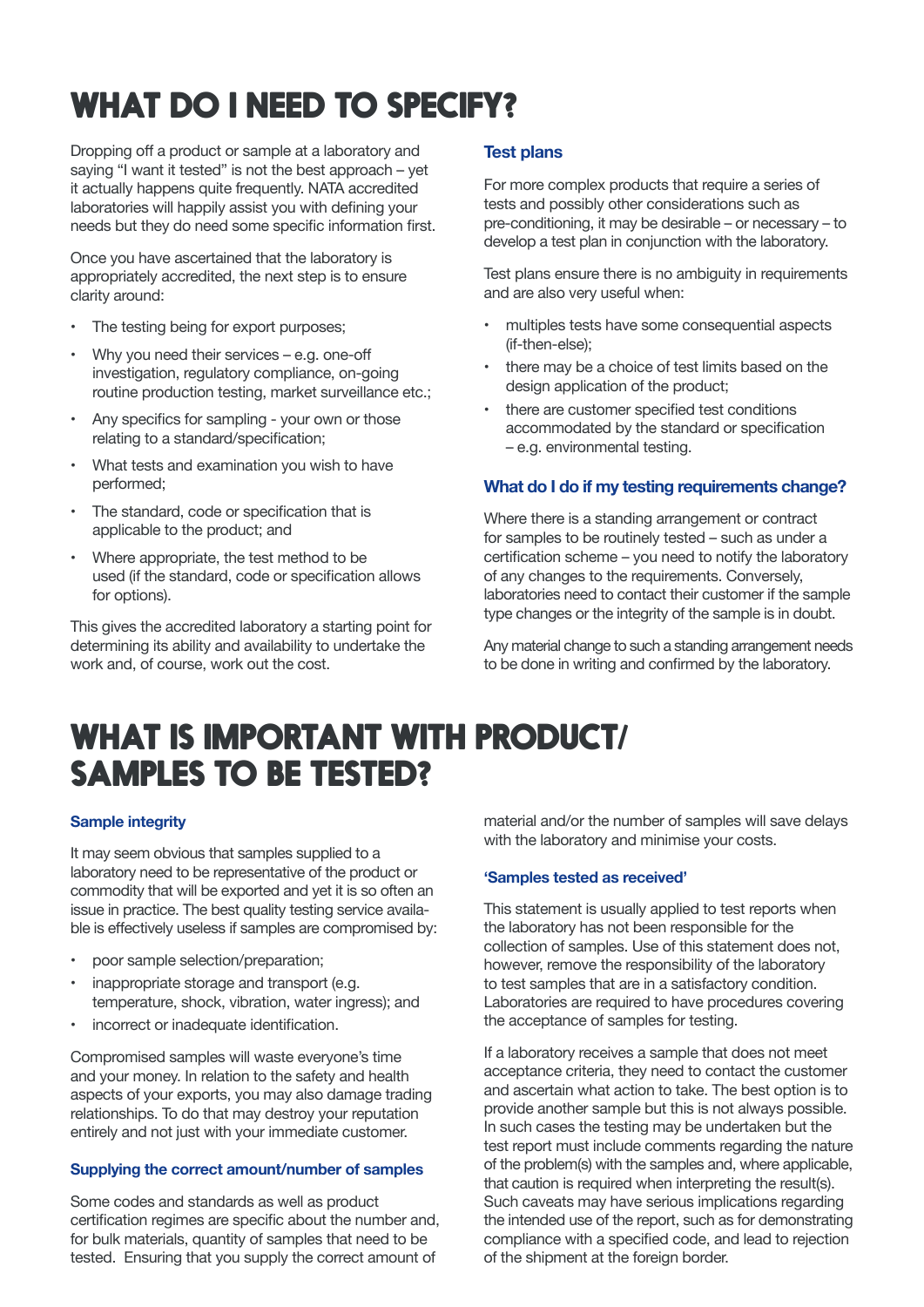# WHAT SHOULD BE THE ROLE OF TESTING IN SUPPLY DECISIONS?

Testing is a conformity assessment activity used to determine whether the product or material under test meets one or more defined criteria. The results of the test apply to the particular example of the product, or the sample of a commodity, that actually underwent testing.

Basing supply of a product solely on an initial (type) test can be fraught unless there is also a high level of confidence in the reliability and consistency of production. In some very specific cases where:

- a sample can reasonably be taken as being representative of a defined batch of material (e.g. it is demonstrably homogeneous); and
- the laboratory has control of the sampling in accordance with a validated plan,

then it may be appropriate to interpret the test result as being representative of the batch or shipment.

Except for such specific cases, a test result is specific to the sample or item(s) actually tested. As such, the decision to use the test result as being representative of a larger batch of material or a serially produced product is not one for the laboratory to make. Their role is to provide reliable data on which such decisions can be made.

Decisions on how a test result is to be used should occur downstream in the supply chain (hopefully involving the purchaser) in order to ensure the interests of the purchaser and/or consumer are protected. Product certification bodies accredited by the Joint Accreditation System of Australia and New Zealand (JAS-ANZ – www.jas-anz.com.au ) or a JAS-ANZ MLA partner can play an important role in resolving the possible disconnect between individual test results and the commercial supply of products. Many product certification systems incorporate production tests and some even market surveillance in order to ensure that what goes into the market remains compliant with the relevant standard, code or specification.

Even where a certification may be based on an initial or type test, a wise exporter will consider the products' risk profile and undertake an appropriate level of surveillance testing to protect both their market and reputation.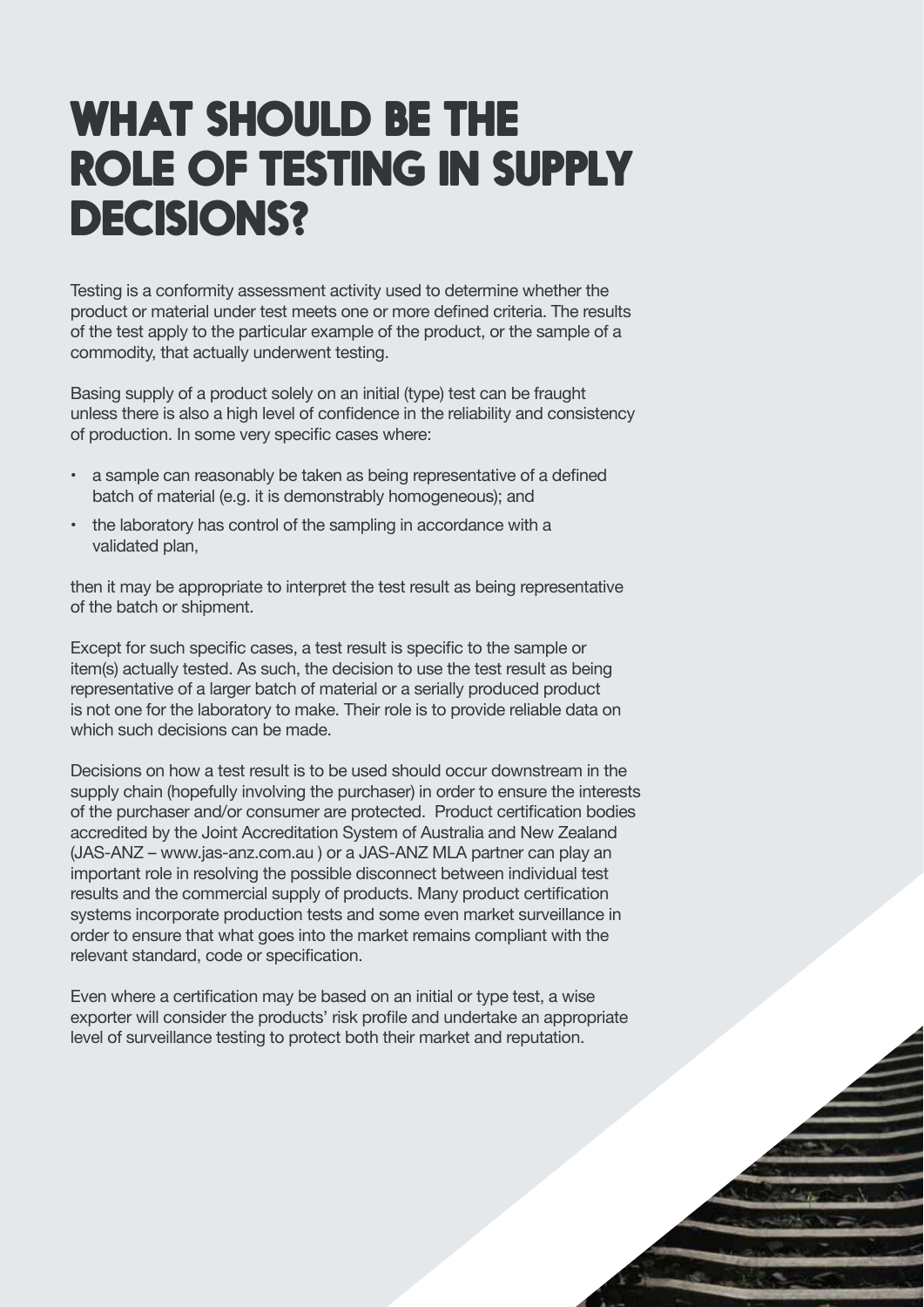# WHAT SHOULD I DO WITH MY NATA-ENDORSED REPORTS?

NATA's accreditation criteria detail what needs to be included in a test report. Nonetheless, you should still check any test report received to ensure that:

- it matches the sample(s) provided for testing;
- it references the agreed standard, code, specification and/or test method;
- the results are reported in the manner prescribed by the applicable standard, code or specification;
- any statement regarding sampling reflects the arrangements as understood by the customer;
- any additional information that you have requested such as photographs of the test configuration, and

• the NATA-endorsement has been included.

Unless the laboratory performing the tests has been involved in the sampling, the report may include a statement to the effect that 'samples were tested as received'. This indicates that the customer has been responsible for providing the samples to the laboratory.

If the sampling has been performed by another accredited laboratory or an accredited inspection body, details of the sampling should have also been provided in a NATA-endorsed report.

### ADDITIONAL CONSIDERATIONS TO PROTECT YOUR BUSINESS

#### **Photographs**

While good practice, it is not an accreditation requirement for a laboratory to include photographs of what is being tested and how the test is being performed unless a specific product standard has such a requirement. For products that are complex, those where the result is highly dependent upon the test configuration or product identification is critical for regulatory purposes, you should consider the inclusion of photographs – including close-ups of any critical aspects – in the test report as a mandatory requirement of your test request. This ensures that you have evidence of the way the test was performed and your foreign customer can see that the product being tested matches the one you are exporting. If a laboratory will not provide this additional service, consider seeking another laboratory.

#### **Witnessing**

As the laboratory's customer, you are entitled to ask to witness any testing performed. Remember that the laboratory is obliged to protect the information of all clients so, if they are undertaking work for another customer, they will need to shield this from you. Hence, witnessing should be arranged with due notice so that everyone's confidentiality can be protected. Remember though, witnessing does not permit you to exert influence over the testing or test outcomes.

#### **Product identification and traceability**

Not all products submitted for testing are necessarily easy to track and/or may lack any formal identification. You need to ensure that your own records contain adequate information on matters such as the supply chain, batch numbers, and any other information that will allow you to trace product onto the ship or aeroplane.

# COMMUNICATION IS THE KEY

The key to successfully gaining reliable testing data is effective communication between the laboratory and client.

An understanding between you and your selected NATA accredited laboratory doesn't just happen, it must be pursued. Two particular points to remember:

- Initial clarity surrounding the purpose of the testing will aid all subsequent discussions and greatly improve the likelihood of obtaining the appropriate services; and
- Communication shouldn't be a once-off event if you have questions having received the test report and something seems odd or doesn't make sense, ask.